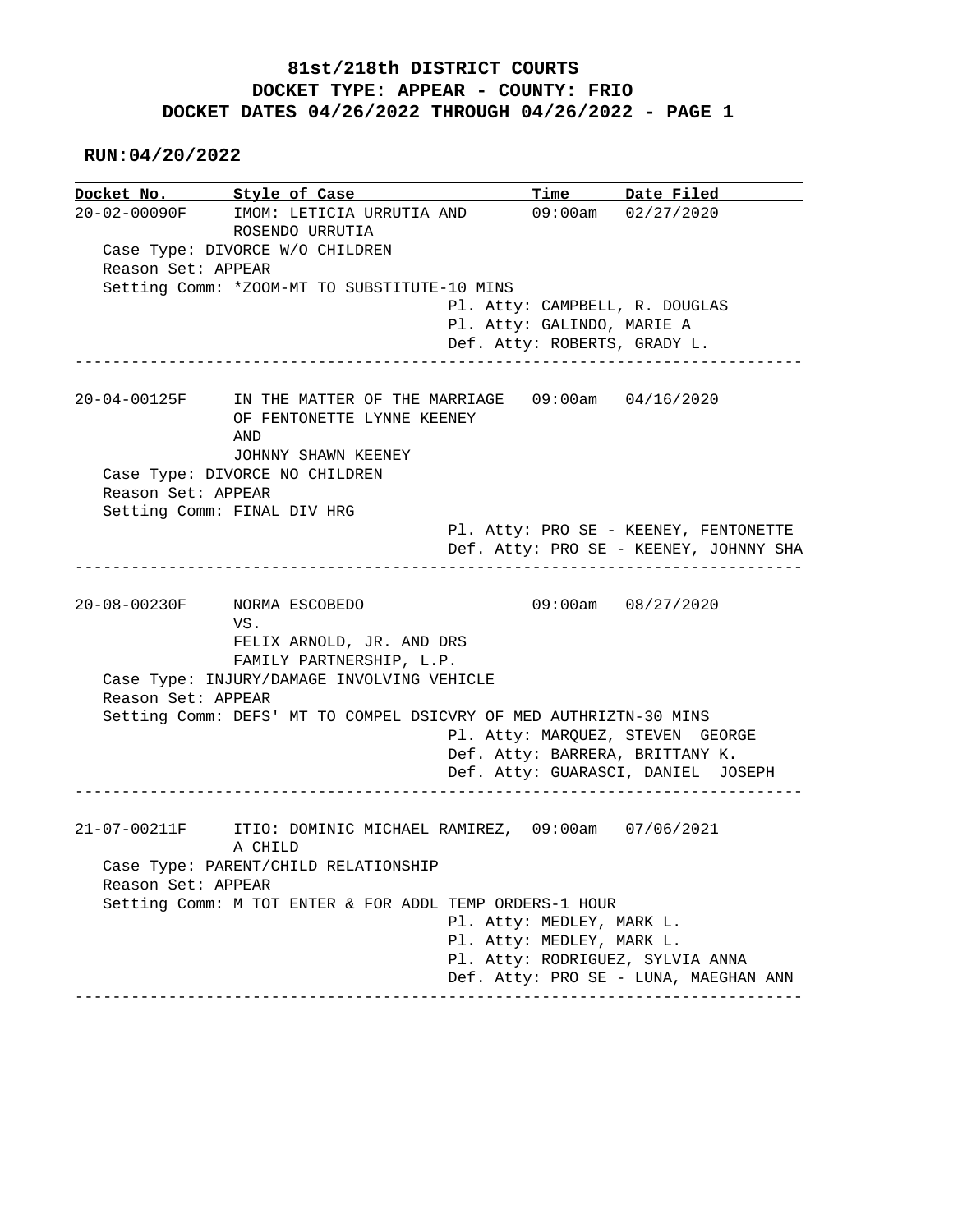## **81st/218th DISTRICT COURTS DOCKET TYPE: APPEAR - COUNTY: FRIO DOCKET DATES 04/26/2022 THROUGH 04/26/2022 - PAGE 2**

 **RUN:04/20/2022**

**Docket No.** Style of Case **Time** Date Filed 21-09-00278F ELIGIO CUEVAS, JR. 09:00am 08/31/2021 VS. BENJAMIN F. BOWMAN, INDIVIDUALLY, AND DBA BOWMAN & COMPANY Case Type: INJURY/DAMAGE INVOLVING VEHICLE Reason Set: APPEAR Setting Comm: \*ZOOM-DEF JUDGMTN AGNST BOWMAN & CO-15 MINS Pl. Atty: JONES, WAYNE ALLEN Def. Atty: ------------------------------------------------------------------------------ 21-11-00326F IMOM: ROXANNA VELA AND JUSTIN 09:00am 11/02/2021 RAY VELA AND ITIO: S.V. AND E.V., CHILDREN Case Type: DIVORCE W/CHILDREN Reason Set: APPEAR Setting Comm: MT FOR ADDL TEMP ORDERS-1 HOUR Pl. Atty: O'FINAN, PAUL WILLIAM Def. Atty: ROBERTS, GRADY L. ------------------------------------------------------------------------------ 21-12-00349F IMOM: YVONNE TORRES SANTOS AND 09:00am 12/12/2021 JOSE L. SANTOS, JR. AND ITIO: ELIZABETH E. SANTOS, KEVAIH F. SANTOS, AND SARAI E. TORRES, CHILDREN Case Type: DIVORCE WITH CHILDREN Reason Set: APPEAR Setting Comm: MONITOR & MT TO CONSOLIDATE-10 MINS Pl. Atty: PRO SE - SANTOS, YVONNE SANT Def. Atty: ROBERTS, KATHLEEN 'KATIE' ------------------------------------------------------------------------------ 22-02-00024F IMOM: ALAN BRETT STACY AND 09:00am 02/10/2022 CYNTHIA BRIDGES LEHMAN STACY Case Type: DIVORCE W/O CHILDREN Reason Set: APPEAR Setting Comm: MERITS Pl. Atty: ROBERTS, GRADY L. Def. Atty: BANCROFT, ANTHONY D. ------------------------------------------------------------------------------